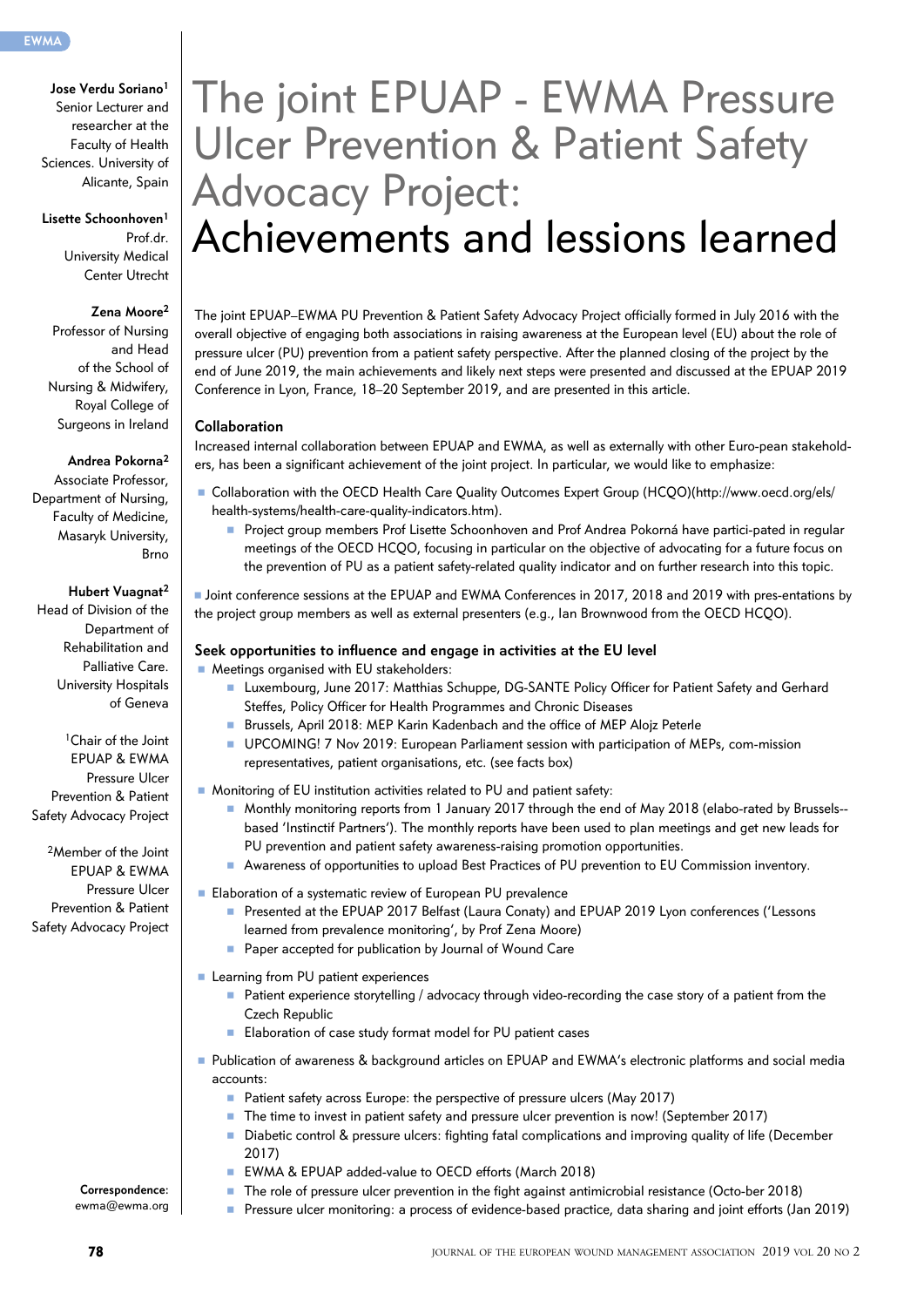- Disability in Europe: the invisible burden of pressure ulcers (April 2019)
- n Publication of article 'The Joint EPUAP & EWMA Pressure Ulcer Prevention & Patient Safety Advo-cacy Project', Wounds UK, vol. 13, no. 3, 2017.
- Social media coverage of project activities (#Europe4PUprevention)
	- **Project activities and patient safety-related EU activities have been followed, tweeted and retweeted about under the** #Europe4PUprevention hashtag.
- **Elaboration of PU fact sheet** 
	- For information-sharing, in particular, at EU meetings the 'Pressure ulcers A Population Health Issue A brief fact sheet' was elaborated.

### **Reflections about the scope and timeframe of the project**

Initially, it was the intention to work at the European (EU) level as well as at national levels. However, early in the project, the working group realised that, due to the complexity of, for example, large differences between locations and countries in terms of awareness, prevention and treatment, it would not be realistic within the timeframe of the project to pursue results at both levels. Still, the involvement of local key opinion leaders (KOLs), associations and patients in some countries has been very helpful, in the sense that it has contributed to collecting and disseminating information and implementing important activities (e.g., in the Czech Republic, a national collection of data about PU prevalence in in-patient healthcare facilities).

### **Conclusions, other observations and next steps**

- n There are huge differences across and within European countries in terms of access to prevention and care for PU patients and a general lack of organised national approaches to this challenge.
- n Establishing and developing collaboration with the OECD HCQO expert group is an important achievement of the project, as it holds potential for involvement in the group's future work to the benefit of the quality of the work of the group and of both associations.
- Engaging with EU institutions and advocating for specific groups or topics, such as patient safety and PU prevention, is important and possible. However, it is a task that requires continued and long-term commitment in terms of both financial and human resources. We believe that this project chose some of the right approaches in terms of:
	- Working with a professional agency based in Brussels
	- Continuously following the agendas and activities of selected EU institutions
	- Based on the information obtained, engaging actively through requests for face-to-face meetings
	- n Elaborating and disseminating short position papers aimed at contributing to setting the agenda on key topics of the project
	- **n** Engaging in social media-based dialogue and the continued dissemination of information

However, this effort needs to have a longer perspective and financial commitment than what is possible through a two- or three-year project with a comparatively small budget.

- n In terms of preventing PUs, there is huge potential to learn from well-elaborated patient case stor-ies disseminated in the form of video recordings or written accounts.
- **F** EPUAP and EWMA have, as associations, benefited a lot from working together on a continuous basis in this project.
	- n While both associations have maintained their individual focus areas and expertise, they have also shown that working together on specific topics and tasks can generate a good use of resources and increase the respective awareness of a like-minded association.
- n There is an increasing interest in studying nursing, yet PU prevention does not receive a lot of at-tention in nursing curricula. We need to focus on the quality of the training and education that health care professionals receive, as this is crucial for improving the prevention of PUs and the treatment of PU patients.
	- Technological fixes such as increased use of telemedicine and/or e-Health can support but not replace competent health care professionals.
- The trustees and councils of EPUAP and EWMA will now evaluate the learnings from the joint pro-ject. Based on this exercise, the two associations will decide about the potential to continue some of the activities of the project together (or independently). Last, but certainly not least, the joint EPUAP–EWMA team wishes to thank everyone who has en-gaged with our joint project. A special thank you goes to our industry partners who have supported the project through unrestricted educational grants for three years (Mölnlycke Health Care, Smith & Nephew) and two years (3M, Hartmann and BBI).

## UPCOMING!

7 Nov 2019 European Parliament session with participation of MEPs, commission representatives, patient organisations etc. in planning.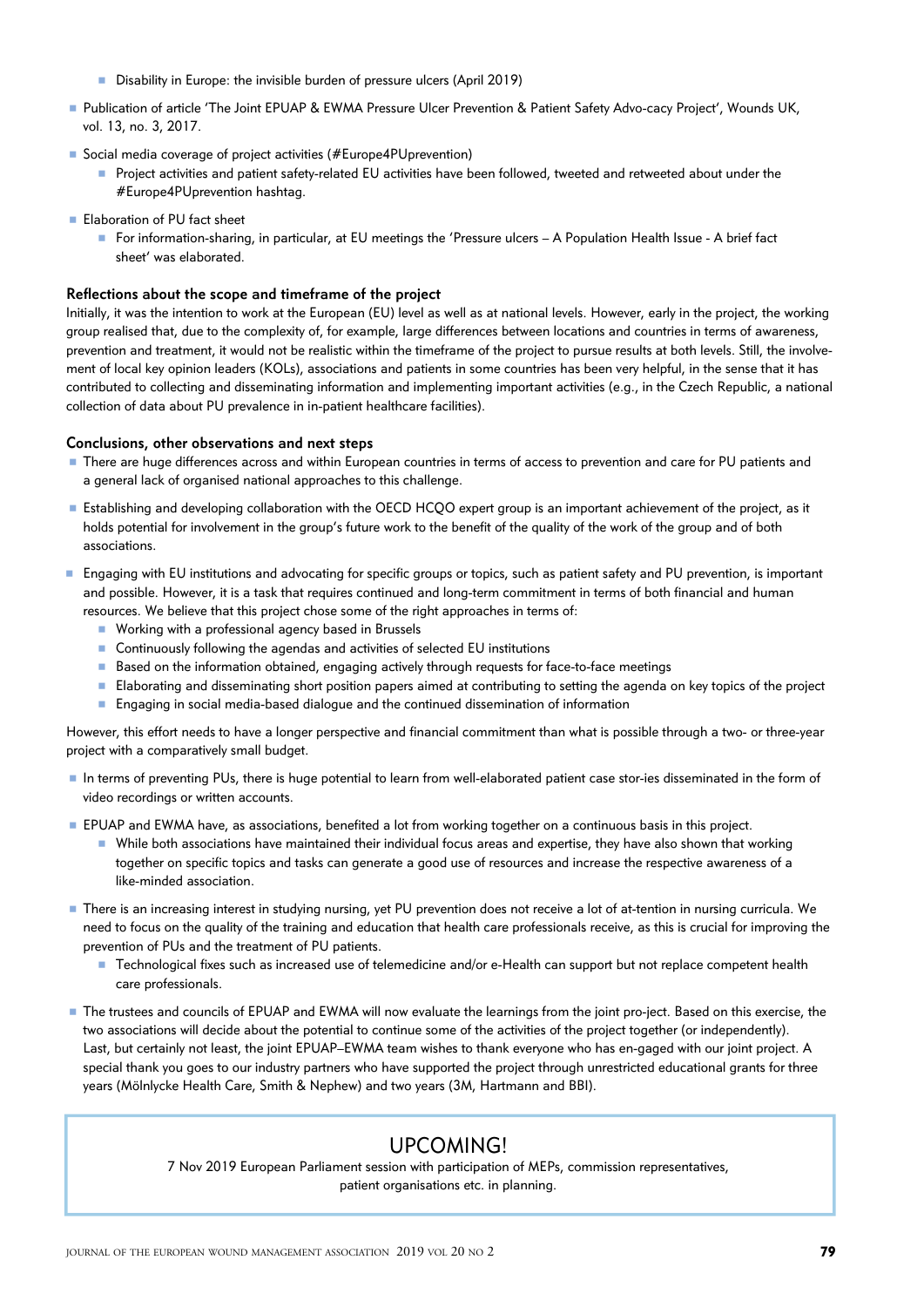

### **Dear Sir, Madam,**

On behalf of the European Wound Management Association (EWMA) & the European Pressure Ulcer Advisory Panel (EPUAP), we would like to invite you as a speaker at our roundtable debate on patient safety and wound care in Europe: "10 years after the Council recommendation on patient safety. The perspective of chronic wound and pressure ulcer prevention". The meeting will take place on November 7th (12:30 - 14:00) at the European Parliament, Brussels (Members Salon), kindly hosted by MEP Andreas Glück (Renew Europe Group, Germany).

EWMA is a European umbrella organisation, linking national wound management organisations and professionals in wound care. Central to EWMA's objectives is to support the implementation of interdisciplinary and cost-effective wound care of high quality (Visit www.ewma.org/). EPUAP is a European organisation advocating for improved pressure ulcer prevention, care and patient safety. EPUAP is constantly looking for EU initiatives that may support pressure ulcer prevention at national level. The advisory panel also develops and updates clinical guidelines to help practitioners make informed decisions about the most appropriate interventions (Visit www.epuap.org/).

The purpose of our workshop is to offer a dynamic discussion about the **current situation of patient safety in Europe and suggest how national and European policymakers may shape effective strategies for safer care, specifically in wound care and pressure ulcer prevention** (10 percent of our hospitalized patients suffer from pressure ulcers, increasing both their suffering and health expenditures).

Our roundtable will explore the following questions:

- 1. What is the state of play of patient safety across Europe?
- 2. What are the key features needed to build patient-centred healthcare systems across the EU?

3. To what extent can pressure ulcer prevention and care of chronic wounds showcase the value of patient safety measures?

Given your expertise on patient safety and public health, we believe your participation and contributions would greatly benefit the debate. We look forward to hearing from you.

> Warmest wishes, **Prof. Dimitri Beeckman & Prof. Alberto Piaggesi**  On behalf of the European Pressure Ulcer Advisory Panel (EPUAP) and European Wound Management Association (EWMA)